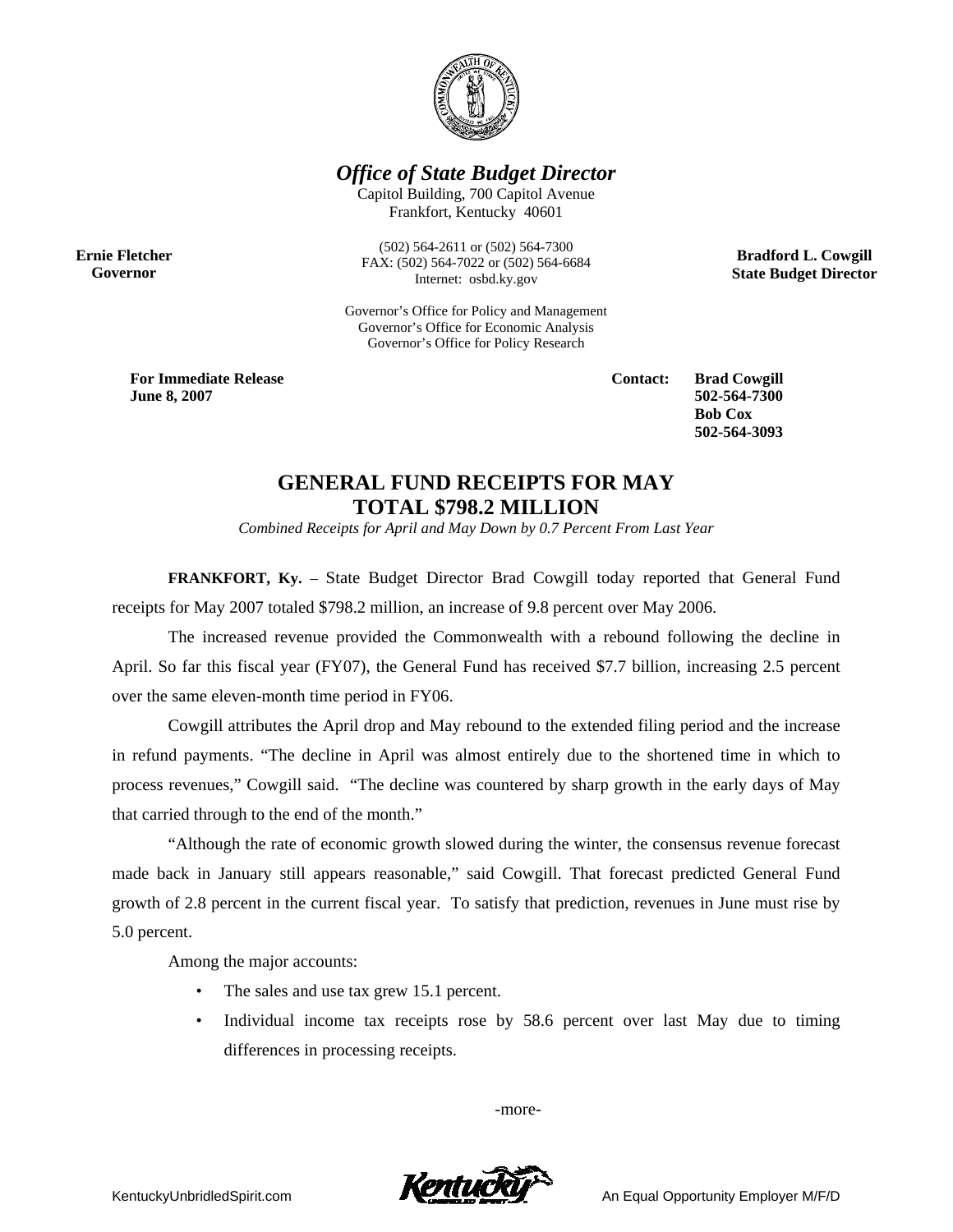- The corporation income tax was also affected by the timing change. Receipts posted a drop of 51.6 percent compared to one year earlier.
- Cigarette taxes declined by 5.1 percent.
- Coal severance taxes rose 3.0 percent.
- Property taxes fell 63.7 percent as a result of timing shifts compared to last year.
- Lottery revenues were up by 15.4 percent.

Road Fund revenues declined by 1.4 percent compared to May 2006. Collections last month totaled \$114.9 million, bringing the year-to-date total to \$1.12 billion. Road Fund revenues in FY07 have increased 4.6 percent compared to the same time period in FY06. Based on revised consensus revenue estimates of \$1.22 billion in Road Fund revenues for the current fiscal year receipts must grow 0.5 percent in the final month to meet that estimate.

Among the major accounts in the Road Fund, motor fuels taxes were down 1.4 percent. Motor vehicle usage taxes rose 10.6 percent. License and privilege taxes rose 6.6 percent, and nontax receipts fell 18.6 percent primarily due to the abolition of the remaining tolls on Kentucky parkways.

-30-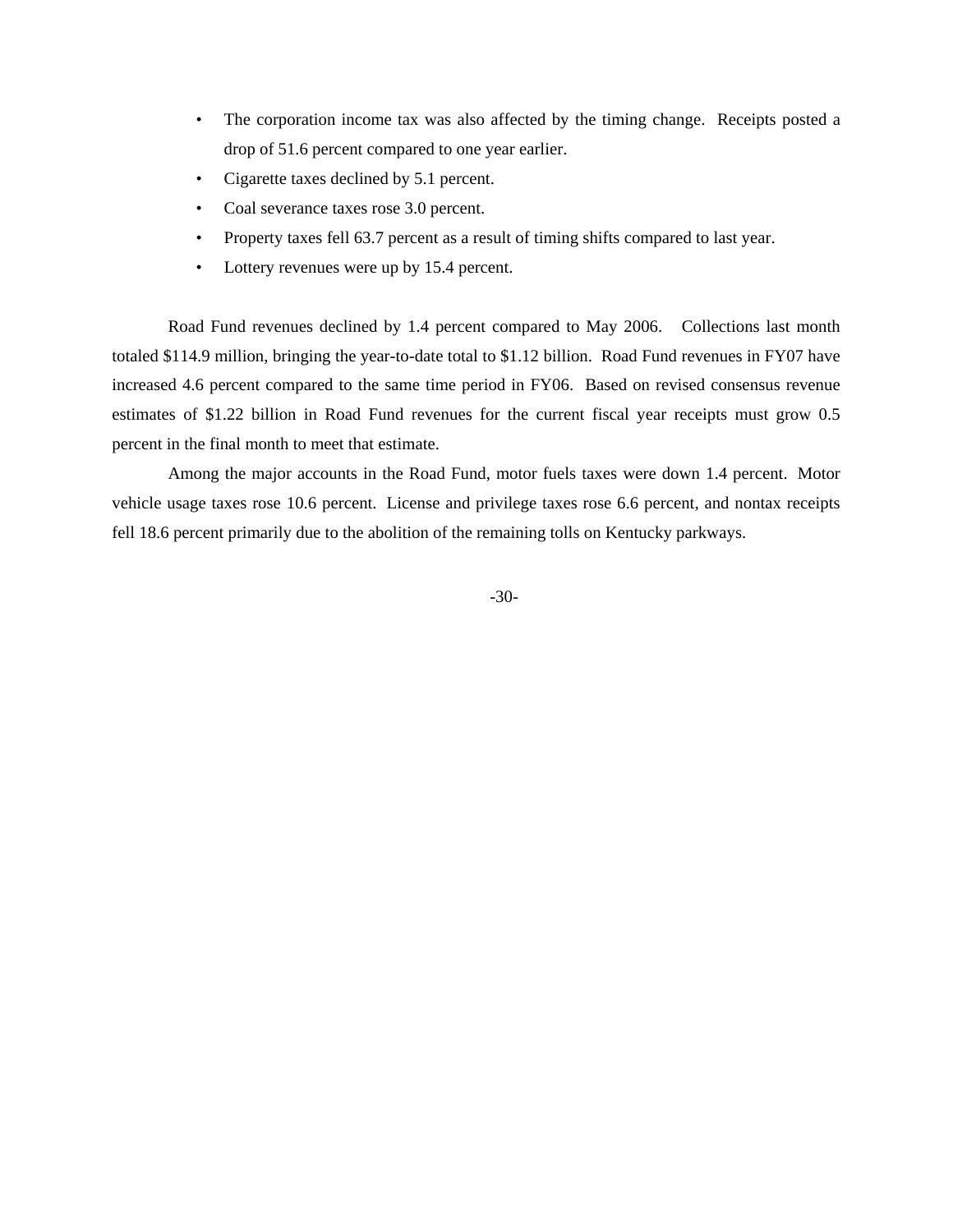## **KENTUCKY STATE GOVERNMENT REVENUE 1. GENERAL FUND REVENUE**

| 2007<br>% Change<br>FY 2007<br>FY 2006<br>2006<br><b>TOTAL GENERAL FUND</b><br>\$798,165,539<br>\$726,878,174<br>9.8%<br>\$7,699,735,037<br>\$7.509.041.817<br>2.5%<br><b>Tax Receipts</b><br>\$784,678,403<br>\$705,226,279<br>11.3%<br>\$7,445,231,007<br>\$7,256,609,827<br>2.6%<br>Sales and Gross Receipts<br>\$333,500,441<br>\$298,485,156<br>11.7%<br>\$2,993,429,453<br>\$2,905,351,062<br>3.0%<br><b>Beer Consumption</b><br>816,295<br>582,405<br>40.2%<br>5,713,986<br>$-1.7%$<br>5,812,584<br>Beer Wholesale<br>6,069,279<br>4.230.822<br>43.5%<br>41,740,936<br>40,805,618<br>2.3%<br>Cigarette<br>14,676,562<br>$-5.1%$<br>152,645,309<br>151,442,202<br>0.8%<br>15,459,910<br>$-99.9%$<br>Cigarette Floor Stock<br>$\mathbf 0$<br>$\overline{a}$<br>12,097,029<br>$\Omega$<br>9,746<br><b>Distilled Spirits Case Sales</b><br>11,663<br>8,008<br>45.6%<br>90,853<br>87,100<br>4.3%<br><b>Distilled Spirits Consumption</b><br>1,215,077<br>829.537<br>46.5%<br>9,277,248<br>9.113.712<br>1.8%<br><b>Distilled Spirits Wholesale</b><br>2,944,256<br>2,059,164<br>43.0%<br>23,113,893<br>21,604,469<br>7.0%<br>$-14.1%$<br>$-2.3%$<br><b>Insurance Premium</b><br>27,671,765<br>32,196,326<br>113,633,307<br>116,327,921<br>Pari-Mutuel<br>13.5%<br>$-2.9%$<br>1,992,941<br>1,755,750<br>4,878,564<br>5,023,652<br>Race Track Admission<br>$\Omega$<br>$\Omega$<br>190.362<br>187,358<br>1.6%<br>$\overline{\phantom{a}}$<br>270,914,158<br>235,385,631<br>15.1%<br>2,574,605,283<br>2,518,921,068<br>2.2%<br>Sales and Use<br>20.6%<br><b>Wine Consumption</b><br>300,067<br>173,021<br>73.4%<br>2,127,728<br>1,764,429<br>Wine Wholesale<br>1,464,760<br>842,995<br>73.8%<br>10,379,667<br>9,643,307<br>7.6%<br>1.8%<br>Telecommunications Tax<br>4,375,273<br>4,298,787<br>47,194,897<br>6,922,280<br>581.8%<br><b>OTP</b><br>58.2%<br>39.8%<br>1,048,344<br>662,800<br>7,827,676<br>5,598,333<br>\$32,216,271<br>\$30,817,511<br>4.5%<br>\$326,686,568<br>\$360,657,707<br>$-9.4%$<br>License and Privilege<br>55,450<br>38,000<br>45.9%<br>173.2%<br>Alc. Bev. License Suspension<br>583.041<br>213,450<br>Coal Severance<br>3.0%<br>$-0.4%$<br>25,193,411<br>24,471,373<br>202,835,542<br>203,708,743<br>$-73.2%$<br><b>Corporation License</b><br>1,262,075<br>967,070<br>30.5%<br>11,587,751<br>43,309,182<br>Corporation Organization<br>6.5%<br>$-54.2%$<br>7,484<br>7,026<br>95,951<br>209,421<br>Occupational Licenses<br>38,895<br>10,317<br>277.0%<br>153,154<br>88.672<br>72.7%<br>Oil Production<br>898,459<br>556,923<br>61.3%<br>5,637,857<br>5,766,294<br>$-2.2%$<br>6.9%<br>Race Track License<br>$\mathbf 0$<br>$\Omega$<br>283,675<br>265,275<br>---<br><b>Bank Franchise Tax</b><br>20,246<br>(281, 628)<br>---<br>63,696,891<br>60,192,432<br>5.8%<br>1.4%<br><b>Driver License Fees</b><br>52,745<br>42,802<br>23.2%<br>547,975<br>555,406<br>1.2%<br><b>Minerals Severance</b><br>1,603,284<br>1,402,921<br>14.3%<br>13,327,370<br>13,489,396<br><b>Natural Gas Severance</b><br>3,602,707<br>$-14.4%$<br>$-15.9%$<br>3,084,223<br>27,767,904<br>33,028,893<br>\$401,816,259<br>\$345,387,117<br>16.3%<br>\$3,566,201,967<br>\$3,417,081,406<br>4.4%<br>Income<br>7.3%<br>Corporation<br>63,981,947<br>132,312,802<br>$-51.6%$<br>813,648,730<br>757,962,364<br>Individual<br>337,834,312<br>58.6%<br>3.5%<br>213,074,314<br>2,752,553,237<br>2,659,119,043<br>\$9,018,867<br>\$24,879,137<br>$-63.7%$<br>\$487,380,724<br>\$499,940,821<br>$-2.5%$<br>Property<br>7,709<br>892.2%<br>1.6%<br><b>Bank Deposits</b><br>777<br>513,619<br>505,351<br>Building & Loan Association<br>5.5%<br>27.7%<br>795,252<br>753,573<br>1,270,777<br>995,071<br><b>Distilled Spirits</b><br>0<br>0<br>506,754<br>406,835<br>24.6%<br>$---$<br>$\mathbf 0$<br>General - Intangible<br>73,973<br>$-100.0\%$<br>48,841<br>30,944,122<br>$-99.8%$<br>General - Real<br>2,811,392<br>2,164,133<br>29.9%<br>226,492,359<br>214,061,647<br>5.8%<br>General - Tangible<br>10,015,972<br>$-85.4%$<br>184,921,451<br>165,151,095<br>12.0%<br>1,466,844<br>$-75.2%$<br><b>Omitted &amp; Delinquent</b><br>9,302,338<br>31,890,214<br>33,960,077<br>$-6.1%$<br>2,310,497<br><b>Public Service</b><br>2,568,128<br>$-36.6%$<br>41,733,198<br>53,913,652<br>$-22.6%$<br>1,627,173<br>Other<br>0<br>244<br>$-100.0%$<br>3,512<br>2,970<br>18.2%<br>Inheritance<br>\$5,207,302<br>\$2,910,982<br>78.9%<br>\$39,617,042<br>\$41,693,810<br>$-5.0%$<br>Miscellaneous<br>\$2,919,263<br>\$2,746,378<br>6.3%<br>\$31,915,252<br>\$31,885,021<br>0.1%<br><b>Legal Process</b><br>2,000,622<br>1,926,787<br>3.8%<br>22,728,039<br>-1.1%<br>22,990,852<br>T. V. A. In Lieu Payments<br>918,640<br>801,059<br>14.7%<br>8,646,195<br>5.5%<br>9,118,686<br>Other<br>18,531<br>$-100.0%$<br>68,527<br>247,974<br>$-72.4%$<br>0<br><b>Nontax Receipts</b><br>\$16,752,759<br>\$20,358,354<br>$-17.7%$<br>\$245,552,150<br>\$245,567,692<br>0.0%<br>25.2%<br><b>Departmental Fees</b><br>25,179,918<br>13.2%<br>2,517,562<br>2,011,489<br>22,250,345<br><b>PSC Assessment Fee</b><br>12,295,954<br>8,780,485<br>40.0%<br>(1,933)<br>0<br>$\frac{1}{2}$<br>2,010,129<br>7.8%<br>1.4%<br>Fines & Forfeitures<br>2,167,157<br>24,340,158<br>24,008,007<br>95.2%<br>24.7%<br>Interest on Investments<br>131,286<br>67,263<br>1,303,912<br>1,045,489<br>15,000,000<br>15.4%<br>9.2%<br>Lotterv<br>13,000,000<br>168, 125, 113<br>154,000,000<br>Sale of NO <sub>x</sub> Credits<br>$-37.8%$<br>89,000<br>700,600<br>1,126,000<br>0<br>$--$<br>Miscellaneous<br>(3, 150, 313)<br>3,269,473<br>13,606,495<br>$-60.4%$<br>34, 357, 365<br>---<br>30.4%<br><b>Redeposit of State Funds</b><br>( \$3,265,624)<br>\$1,293,541<br>\$8,951,881<br>\$6,864,297 | <b>MAY</b> |  |  | <b>JULY THROUGH MAY</b> |  |          |  |
|-----------------------------------------------------------------------------------------------------------------------------------------------------------------------------------------------------------------------------------------------------------------------------------------------------------------------------------------------------------------------------------------------------------------------------------------------------------------------------------------------------------------------------------------------------------------------------------------------------------------------------------------------------------------------------------------------------------------------------------------------------------------------------------------------------------------------------------------------------------------------------------------------------------------------------------------------------------------------------------------------------------------------------------------------------------------------------------------------------------------------------------------------------------------------------------------------------------------------------------------------------------------------------------------------------------------------------------------------------------------------------------------------------------------------------------------------------------------------------------------------------------------------------------------------------------------------------------------------------------------------------------------------------------------------------------------------------------------------------------------------------------------------------------------------------------------------------------------------------------------------------------------------------------------------------------------------------------------------------------------------------------------------------------------------------------------------------------------------------------------------------------------------------------------------------------------------------------------------------------------------------------------------------------------------------------------------------------------------------------------------------------------------------------------------------------------------------------------------------------------------------------------------------------------------------------------------------------------------------------------------------------------------------------------------------------------------------------------------------------------------------------------------------------------------------------------------------------------------------------------------------------------------------------------------------------------------------------------------------------------------------------------------------------------------------------------------------------------------------------------------------------------------------------------------------------------------------------------------------------------------------------------------------------------------------------------------------------------------------------------------------------------------------------------------------------------------------------------------------------------------------------------------------------------------------------------------------------------------------------------------------------------------------------------------------------------------------------------------------------------------------------------------------------------------------------------------------------------------------------------------------------------------------------------------------------------------------------------------------------------------------------------------------------------------------------------------------------------------------------------------------------------------------------------------------------------------------------------------------------------------------------------------------------------------------------------------------------------------------------------------------------------------------------------------------------------------------------------------------------------------------------------------------------------------------------------------------------------------------------------------------------------------------------------------------------------------------------------------------------------------------------------------------------------------------------------------------------------------------------------------------------------------------------------------------------------------------------------------------------------------------------------------------------------------------------------------------------------------------------------------------------------------------------------------------------------------------------------------------------------------------------------------------------------------------------------------------------------------------------------------------------------------------------------------------------------------------------------------------------------------------------------------------------------------------------------------------------------------------------------------------------------------------------------------------------------------------------------------------------------------|------------|--|--|-------------------------|--|----------|--|
|                                                                                                                                                                                                                                                                                                                                                                                                                                                                                                                                                                                                                                                                                                                                                                                                                                                                                                                                                                                                                                                                                                                                                                                                                                                                                                                                                                                                                                                                                                                                                                                                                                                                                                                                                                                                                                                                                                                                                                                                                                                                                                                                                                                                                                                                                                                                                                                                                                                                                                                                                                                                                                                                                                                                                                                                                                                                                                                                                                                                                                                                                                                                                                                                                                                                                                                                                                                                                                                                                                                                                                                                                                                                                                                                                                                                                                                                                                                                                                                                                                                                                                                                                                                                                                                                                                                                                                                                                                                                                                                                                                                                                                                                                                                                                                                                                                                                                                                                                                                                                                                                                                                                                                                                                                                                                                                                                                                                                                                                                                                                                                                                                                                                                                                                               |            |  |  |                         |  | % Change |  |
|                                                                                                                                                                                                                                                                                                                                                                                                                                                                                                                                                                                                                                                                                                                                                                                                                                                                                                                                                                                                                                                                                                                                                                                                                                                                                                                                                                                                                                                                                                                                                                                                                                                                                                                                                                                                                                                                                                                                                                                                                                                                                                                                                                                                                                                                                                                                                                                                                                                                                                                                                                                                                                                                                                                                                                                                                                                                                                                                                                                                                                                                                                                                                                                                                                                                                                                                                                                                                                                                                                                                                                                                                                                                                                                                                                                                                                                                                                                                                                                                                                                                                                                                                                                                                                                                                                                                                                                                                                                                                                                                                                                                                                                                                                                                                                                                                                                                                                                                                                                                                                                                                                                                                                                                                                                                                                                                                                                                                                                                                                                                                                                                                                                                                                                                               |            |  |  |                         |  |          |  |
|                                                                                                                                                                                                                                                                                                                                                                                                                                                                                                                                                                                                                                                                                                                                                                                                                                                                                                                                                                                                                                                                                                                                                                                                                                                                                                                                                                                                                                                                                                                                                                                                                                                                                                                                                                                                                                                                                                                                                                                                                                                                                                                                                                                                                                                                                                                                                                                                                                                                                                                                                                                                                                                                                                                                                                                                                                                                                                                                                                                                                                                                                                                                                                                                                                                                                                                                                                                                                                                                                                                                                                                                                                                                                                                                                                                                                                                                                                                                                                                                                                                                                                                                                                                                                                                                                                                                                                                                                                                                                                                                                                                                                                                                                                                                                                                                                                                                                                                                                                                                                                                                                                                                                                                                                                                                                                                                                                                                                                                                                                                                                                                                                                                                                                                                               |            |  |  |                         |  |          |  |
|                                                                                                                                                                                                                                                                                                                                                                                                                                                                                                                                                                                                                                                                                                                                                                                                                                                                                                                                                                                                                                                                                                                                                                                                                                                                                                                                                                                                                                                                                                                                                                                                                                                                                                                                                                                                                                                                                                                                                                                                                                                                                                                                                                                                                                                                                                                                                                                                                                                                                                                                                                                                                                                                                                                                                                                                                                                                                                                                                                                                                                                                                                                                                                                                                                                                                                                                                                                                                                                                                                                                                                                                                                                                                                                                                                                                                                                                                                                                                                                                                                                                                                                                                                                                                                                                                                                                                                                                                                                                                                                                                                                                                                                                                                                                                                                                                                                                                                                                                                                                                                                                                                                                                                                                                                                                                                                                                                                                                                                                                                                                                                                                                                                                                                                                               |            |  |  |                         |  |          |  |
|                                                                                                                                                                                                                                                                                                                                                                                                                                                                                                                                                                                                                                                                                                                                                                                                                                                                                                                                                                                                                                                                                                                                                                                                                                                                                                                                                                                                                                                                                                                                                                                                                                                                                                                                                                                                                                                                                                                                                                                                                                                                                                                                                                                                                                                                                                                                                                                                                                                                                                                                                                                                                                                                                                                                                                                                                                                                                                                                                                                                                                                                                                                                                                                                                                                                                                                                                                                                                                                                                                                                                                                                                                                                                                                                                                                                                                                                                                                                                                                                                                                                                                                                                                                                                                                                                                                                                                                                                                                                                                                                                                                                                                                                                                                                                                                                                                                                                                                                                                                                                                                                                                                                                                                                                                                                                                                                                                                                                                                                                                                                                                                                                                                                                                                                               |            |  |  |                         |  |          |  |
|                                                                                                                                                                                                                                                                                                                                                                                                                                                                                                                                                                                                                                                                                                                                                                                                                                                                                                                                                                                                                                                                                                                                                                                                                                                                                                                                                                                                                                                                                                                                                                                                                                                                                                                                                                                                                                                                                                                                                                                                                                                                                                                                                                                                                                                                                                                                                                                                                                                                                                                                                                                                                                                                                                                                                                                                                                                                                                                                                                                                                                                                                                                                                                                                                                                                                                                                                                                                                                                                                                                                                                                                                                                                                                                                                                                                                                                                                                                                                                                                                                                                                                                                                                                                                                                                                                                                                                                                                                                                                                                                                                                                                                                                                                                                                                                                                                                                                                                                                                                                                                                                                                                                                                                                                                                                                                                                                                                                                                                                                                                                                                                                                                                                                                                                               |            |  |  |                         |  |          |  |
|                                                                                                                                                                                                                                                                                                                                                                                                                                                                                                                                                                                                                                                                                                                                                                                                                                                                                                                                                                                                                                                                                                                                                                                                                                                                                                                                                                                                                                                                                                                                                                                                                                                                                                                                                                                                                                                                                                                                                                                                                                                                                                                                                                                                                                                                                                                                                                                                                                                                                                                                                                                                                                                                                                                                                                                                                                                                                                                                                                                                                                                                                                                                                                                                                                                                                                                                                                                                                                                                                                                                                                                                                                                                                                                                                                                                                                                                                                                                                                                                                                                                                                                                                                                                                                                                                                                                                                                                                                                                                                                                                                                                                                                                                                                                                                                                                                                                                                                                                                                                                                                                                                                                                                                                                                                                                                                                                                                                                                                                                                                                                                                                                                                                                                                                               |            |  |  |                         |  |          |  |
|                                                                                                                                                                                                                                                                                                                                                                                                                                                                                                                                                                                                                                                                                                                                                                                                                                                                                                                                                                                                                                                                                                                                                                                                                                                                                                                                                                                                                                                                                                                                                                                                                                                                                                                                                                                                                                                                                                                                                                                                                                                                                                                                                                                                                                                                                                                                                                                                                                                                                                                                                                                                                                                                                                                                                                                                                                                                                                                                                                                                                                                                                                                                                                                                                                                                                                                                                                                                                                                                                                                                                                                                                                                                                                                                                                                                                                                                                                                                                                                                                                                                                                                                                                                                                                                                                                                                                                                                                                                                                                                                                                                                                                                                                                                                                                                                                                                                                                                                                                                                                                                                                                                                                                                                                                                                                                                                                                                                                                                                                                                                                                                                                                                                                                                                               |            |  |  |                         |  |          |  |
|                                                                                                                                                                                                                                                                                                                                                                                                                                                                                                                                                                                                                                                                                                                                                                                                                                                                                                                                                                                                                                                                                                                                                                                                                                                                                                                                                                                                                                                                                                                                                                                                                                                                                                                                                                                                                                                                                                                                                                                                                                                                                                                                                                                                                                                                                                                                                                                                                                                                                                                                                                                                                                                                                                                                                                                                                                                                                                                                                                                                                                                                                                                                                                                                                                                                                                                                                                                                                                                                                                                                                                                                                                                                                                                                                                                                                                                                                                                                                                                                                                                                                                                                                                                                                                                                                                                                                                                                                                                                                                                                                                                                                                                                                                                                                                                                                                                                                                                                                                                                                                                                                                                                                                                                                                                                                                                                                                                                                                                                                                                                                                                                                                                                                                                                               |            |  |  |                         |  |          |  |
|                                                                                                                                                                                                                                                                                                                                                                                                                                                                                                                                                                                                                                                                                                                                                                                                                                                                                                                                                                                                                                                                                                                                                                                                                                                                                                                                                                                                                                                                                                                                                                                                                                                                                                                                                                                                                                                                                                                                                                                                                                                                                                                                                                                                                                                                                                                                                                                                                                                                                                                                                                                                                                                                                                                                                                                                                                                                                                                                                                                                                                                                                                                                                                                                                                                                                                                                                                                                                                                                                                                                                                                                                                                                                                                                                                                                                                                                                                                                                                                                                                                                                                                                                                                                                                                                                                                                                                                                                                                                                                                                                                                                                                                                                                                                                                                                                                                                                                                                                                                                                                                                                                                                                                                                                                                                                                                                                                                                                                                                                                                                                                                                                                                                                                                                               |            |  |  |                         |  |          |  |
|                                                                                                                                                                                                                                                                                                                                                                                                                                                                                                                                                                                                                                                                                                                                                                                                                                                                                                                                                                                                                                                                                                                                                                                                                                                                                                                                                                                                                                                                                                                                                                                                                                                                                                                                                                                                                                                                                                                                                                                                                                                                                                                                                                                                                                                                                                                                                                                                                                                                                                                                                                                                                                                                                                                                                                                                                                                                                                                                                                                                                                                                                                                                                                                                                                                                                                                                                                                                                                                                                                                                                                                                                                                                                                                                                                                                                                                                                                                                                                                                                                                                                                                                                                                                                                                                                                                                                                                                                                                                                                                                                                                                                                                                                                                                                                                                                                                                                                                                                                                                                                                                                                                                                                                                                                                                                                                                                                                                                                                                                                                                                                                                                                                                                                                                               |            |  |  |                         |  |          |  |
|                                                                                                                                                                                                                                                                                                                                                                                                                                                                                                                                                                                                                                                                                                                                                                                                                                                                                                                                                                                                                                                                                                                                                                                                                                                                                                                                                                                                                                                                                                                                                                                                                                                                                                                                                                                                                                                                                                                                                                                                                                                                                                                                                                                                                                                                                                                                                                                                                                                                                                                                                                                                                                                                                                                                                                                                                                                                                                                                                                                                                                                                                                                                                                                                                                                                                                                                                                                                                                                                                                                                                                                                                                                                                                                                                                                                                                                                                                                                                                                                                                                                                                                                                                                                                                                                                                                                                                                                                                                                                                                                                                                                                                                                                                                                                                                                                                                                                                                                                                                                                                                                                                                                                                                                                                                                                                                                                                                                                                                                                                                                                                                                                                                                                                                                               |            |  |  |                         |  |          |  |
|                                                                                                                                                                                                                                                                                                                                                                                                                                                                                                                                                                                                                                                                                                                                                                                                                                                                                                                                                                                                                                                                                                                                                                                                                                                                                                                                                                                                                                                                                                                                                                                                                                                                                                                                                                                                                                                                                                                                                                                                                                                                                                                                                                                                                                                                                                                                                                                                                                                                                                                                                                                                                                                                                                                                                                                                                                                                                                                                                                                                                                                                                                                                                                                                                                                                                                                                                                                                                                                                                                                                                                                                                                                                                                                                                                                                                                                                                                                                                                                                                                                                                                                                                                                                                                                                                                                                                                                                                                                                                                                                                                                                                                                                                                                                                                                                                                                                                                                                                                                                                                                                                                                                                                                                                                                                                                                                                                                                                                                                                                                                                                                                                                                                                                                                               |            |  |  |                         |  |          |  |
|                                                                                                                                                                                                                                                                                                                                                                                                                                                                                                                                                                                                                                                                                                                                                                                                                                                                                                                                                                                                                                                                                                                                                                                                                                                                                                                                                                                                                                                                                                                                                                                                                                                                                                                                                                                                                                                                                                                                                                                                                                                                                                                                                                                                                                                                                                                                                                                                                                                                                                                                                                                                                                                                                                                                                                                                                                                                                                                                                                                                                                                                                                                                                                                                                                                                                                                                                                                                                                                                                                                                                                                                                                                                                                                                                                                                                                                                                                                                                                                                                                                                                                                                                                                                                                                                                                                                                                                                                                                                                                                                                                                                                                                                                                                                                                                                                                                                                                                                                                                                                                                                                                                                                                                                                                                                                                                                                                                                                                                                                                                                                                                                                                                                                                                                               |            |  |  |                         |  |          |  |
|                                                                                                                                                                                                                                                                                                                                                                                                                                                                                                                                                                                                                                                                                                                                                                                                                                                                                                                                                                                                                                                                                                                                                                                                                                                                                                                                                                                                                                                                                                                                                                                                                                                                                                                                                                                                                                                                                                                                                                                                                                                                                                                                                                                                                                                                                                                                                                                                                                                                                                                                                                                                                                                                                                                                                                                                                                                                                                                                                                                                                                                                                                                                                                                                                                                                                                                                                                                                                                                                                                                                                                                                                                                                                                                                                                                                                                                                                                                                                                                                                                                                                                                                                                                                                                                                                                                                                                                                                                                                                                                                                                                                                                                                                                                                                                                                                                                                                                                                                                                                                                                                                                                                                                                                                                                                                                                                                                                                                                                                                                                                                                                                                                                                                                                                               |            |  |  |                         |  |          |  |
|                                                                                                                                                                                                                                                                                                                                                                                                                                                                                                                                                                                                                                                                                                                                                                                                                                                                                                                                                                                                                                                                                                                                                                                                                                                                                                                                                                                                                                                                                                                                                                                                                                                                                                                                                                                                                                                                                                                                                                                                                                                                                                                                                                                                                                                                                                                                                                                                                                                                                                                                                                                                                                                                                                                                                                                                                                                                                                                                                                                                                                                                                                                                                                                                                                                                                                                                                                                                                                                                                                                                                                                                                                                                                                                                                                                                                                                                                                                                                                                                                                                                                                                                                                                                                                                                                                                                                                                                                                                                                                                                                                                                                                                                                                                                                                                                                                                                                                                                                                                                                                                                                                                                                                                                                                                                                                                                                                                                                                                                                                                                                                                                                                                                                                                                               |            |  |  |                         |  |          |  |
|                                                                                                                                                                                                                                                                                                                                                                                                                                                                                                                                                                                                                                                                                                                                                                                                                                                                                                                                                                                                                                                                                                                                                                                                                                                                                                                                                                                                                                                                                                                                                                                                                                                                                                                                                                                                                                                                                                                                                                                                                                                                                                                                                                                                                                                                                                                                                                                                                                                                                                                                                                                                                                                                                                                                                                                                                                                                                                                                                                                                                                                                                                                                                                                                                                                                                                                                                                                                                                                                                                                                                                                                                                                                                                                                                                                                                                                                                                                                                                                                                                                                                                                                                                                                                                                                                                                                                                                                                                                                                                                                                                                                                                                                                                                                                                                                                                                                                                                                                                                                                                                                                                                                                                                                                                                                                                                                                                                                                                                                                                                                                                                                                                                                                                                                               |            |  |  |                         |  |          |  |
|                                                                                                                                                                                                                                                                                                                                                                                                                                                                                                                                                                                                                                                                                                                                                                                                                                                                                                                                                                                                                                                                                                                                                                                                                                                                                                                                                                                                                                                                                                                                                                                                                                                                                                                                                                                                                                                                                                                                                                                                                                                                                                                                                                                                                                                                                                                                                                                                                                                                                                                                                                                                                                                                                                                                                                                                                                                                                                                                                                                                                                                                                                                                                                                                                                                                                                                                                                                                                                                                                                                                                                                                                                                                                                                                                                                                                                                                                                                                                                                                                                                                                                                                                                                                                                                                                                                                                                                                                                                                                                                                                                                                                                                                                                                                                                                                                                                                                                                                                                                                                                                                                                                                                                                                                                                                                                                                                                                                                                                                                                                                                                                                                                                                                                                                               |            |  |  |                         |  |          |  |
|                                                                                                                                                                                                                                                                                                                                                                                                                                                                                                                                                                                                                                                                                                                                                                                                                                                                                                                                                                                                                                                                                                                                                                                                                                                                                                                                                                                                                                                                                                                                                                                                                                                                                                                                                                                                                                                                                                                                                                                                                                                                                                                                                                                                                                                                                                                                                                                                                                                                                                                                                                                                                                                                                                                                                                                                                                                                                                                                                                                                                                                                                                                                                                                                                                                                                                                                                                                                                                                                                                                                                                                                                                                                                                                                                                                                                                                                                                                                                                                                                                                                                                                                                                                                                                                                                                                                                                                                                                                                                                                                                                                                                                                                                                                                                                                                                                                                                                                                                                                                                                                                                                                                                                                                                                                                                                                                                                                                                                                                                                                                                                                                                                                                                                                                               |            |  |  |                         |  |          |  |
|                                                                                                                                                                                                                                                                                                                                                                                                                                                                                                                                                                                                                                                                                                                                                                                                                                                                                                                                                                                                                                                                                                                                                                                                                                                                                                                                                                                                                                                                                                                                                                                                                                                                                                                                                                                                                                                                                                                                                                                                                                                                                                                                                                                                                                                                                                                                                                                                                                                                                                                                                                                                                                                                                                                                                                                                                                                                                                                                                                                                                                                                                                                                                                                                                                                                                                                                                                                                                                                                                                                                                                                                                                                                                                                                                                                                                                                                                                                                                                                                                                                                                                                                                                                                                                                                                                                                                                                                                                                                                                                                                                                                                                                                                                                                                                                                                                                                                                                                                                                                                                                                                                                                                                                                                                                                                                                                                                                                                                                                                                                                                                                                                                                                                                                                               |            |  |  |                         |  |          |  |
|                                                                                                                                                                                                                                                                                                                                                                                                                                                                                                                                                                                                                                                                                                                                                                                                                                                                                                                                                                                                                                                                                                                                                                                                                                                                                                                                                                                                                                                                                                                                                                                                                                                                                                                                                                                                                                                                                                                                                                                                                                                                                                                                                                                                                                                                                                                                                                                                                                                                                                                                                                                                                                                                                                                                                                                                                                                                                                                                                                                                                                                                                                                                                                                                                                                                                                                                                                                                                                                                                                                                                                                                                                                                                                                                                                                                                                                                                                                                                                                                                                                                                                                                                                                                                                                                                                                                                                                                                                                                                                                                                                                                                                                                                                                                                                                                                                                                                                                                                                                                                                                                                                                                                                                                                                                                                                                                                                                                                                                                                                                                                                                                                                                                                                                                               |            |  |  |                         |  |          |  |
|                                                                                                                                                                                                                                                                                                                                                                                                                                                                                                                                                                                                                                                                                                                                                                                                                                                                                                                                                                                                                                                                                                                                                                                                                                                                                                                                                                                                                                                                                                                                                                                                                                                                                                                                                                                                                                                                                                                                                                                                                                                                                                                                                                                                                                                                                                                                                                                                                                                                                                                                                                                                                                                                                                                                                                                                                                                                                                                                                                                                                                                                                                                                                                                                                                                                                                                                                                                                                                                                                                                                                                                                                                                                                                                                                                                                                                                                                                                                                                                                                                                                                                                                                                                                                                                                                                                                                                                                                                                                                                                                                                                                                                                                                                                                                                                                                                                                                                                                                                                                                                                                                                                                                                                                                                                                                                                                                                                                                                                                                                                                                                                                                                                                                                                                               |            |  |  |                         |  |          |  |
|                                                                                                                                                                                                                                                                                                                                                                                                                                                                                                                                                                                                                                                                                                                                                                                                                                                                                                                                                                                                                                                                                                                                                                                                                                                                                                                                                                                                                                                                                                                                                                                                                                                                                                                                                                                                                                                                                                                                                                                                                                                                                                                                                                                                                                                                                                                                                                                                                                                                                                                                                                                                                                                                                                                                                                                                                                                                                                                                                                                                                                                                                                                                                                                                                                                                                                                                                                                                                                                                                                                                                                                                                                                                                                                                                                                                                                                                                                                                                                                                                                                                                                                                                                                                                                                                                                                                                                                                                                                                                                                                                                                                                                                                                                                                                                                                                                                                                                                                                                                                                                                                                                                                                                                                                                                                                                                                                                                                                                                                                                                                                                                                                                                                                                                                               |            |  |  |                         |  |          |  |
|                                                                                                                                                                                                                                                                                                                                                                                                                                                                                                                                                                                                                                                                                                                                                                                                                                                                                                                                                                                                                                                                                                                                                                                                                                                                                                                                                                                                                                                                                                                                                                                                                                                                                                                                                                                                                                                                                                                                                                                                                                                                                                                                                                                                                                                                                                                                                                                                                                                                                                                                                                                                                                                                                                                                                                                                                                                                                                                                                                                                                                                                                                                                                                                                                                                                                                                                                                                                                                                                                                                                                                                                                                                                                                                                                                                                                                                                                                                                                                                                                                                                                                                                                                                                                                                                                                                                                                                                                                                                                                                                                                                                                                                                                                                                                                                                                                                                                                                                                                                                                                                                                                                                                                                                                                                                                                                                                                                                                                                                                                                                                                                                                                                                                                                                               |            |  |  |                         |  |          |  |
|                                                                                                                                                                                                                                                                                                                                                                                                                                                                                                                                                                                                                                                                                                                                                                                                                                                                                                                                                                                                                                                                                                                                                                                                                                                                                                                                                                                                                                                                                                                                                                                                                                                                                                                                                                                                                                                                                                                                                                                                                                                                                                                                                                                                                                                                                                                                                                                                                                                                                                                                                                                                                                                                                                                                                                                                                                                                                                                                                                                                                                                                                                                                                                                                                                                                                                                                                                                                                                                                                                                                                                                                                                                                                                                                                                                                                                                                                                                                                                                                                                                                                                                                                                                                                                                                                                                                                                                                                                                                                                                                                                                                                                                                                                                                                                                                                                                                                                                                                                                                                                                                                                                                                                                                                                                                                                                                                                                                                                                                                                                                                                                                                                                                                                                                               |            |  |  |                         |  |          |  |
|                                                                                                                                                                                                                                                                                                                                                                                                                                                                                                                                                                                                                                                                                                                                                                                                                                                                                                                                                                                                                                                                                                                                                                                                                                                                                                                                                                                                                                                                                                                                                                                                                                                                                                                                                                                                                                                                                                                                                                                                                                                                                                                                                                                                                                                                                                                                                                                                                                                                                                                                                                                                                                                                                                                                                                                                                                                                                                                                                                                                                                                                                                                                                                                                                                                                                                                                                                                                                                                                                                                                                                                                                                                                                                                                                                                                                                                                                                                                                                                                                                                                                                                                                                                                                                                                                                                                                                                                                                                                                                                                                                                                                                                                                                                                                                                                                                                                                                                                                                                                                                                                                                                                                                                                                                                                                                                                                                                                                                                                                                                                                                                                                                                                                                                                               |            |  |  |                         |  |          |  |
|                                                                                                                                                                                                                                                                                                                                                                                                                                                                                                                                                                                                                                                                                                                                                                                                                                                                                                                                                                                                                                                                                                                                                                                                                                                                                                                                                                                                                                                                                                                                                                                                                                                                                                                                                                                                                                                                                                                                                                                                                                                                                                                                                                                                                                                                                                                                                                                                                                                                                                                                                                                                                                                                                                                                                                                                                                                                                                                                                                                                                                                                                                                                                                                                                                                                                                                                                                                                                                                                                                                                                                                                                                                                                                                                                                                                                                                                                                                                                                                                                                                                                                                                                                                                                                                                                                                                                                                                                                                                                                                                                                                                                                                                                                                                                                                                                                                                                                                                                                                                                                                                                                                                                                                                                                                                                                                                                                                                                                                                                                                                                                                                                                                                                                                                               |            |  |  |                         |  |          |  |
|                                                                                                                                                                                                                                                                                                                                                                                                                                                                                                                                                                                                                                                                                                                                                                                                                                                                                                                                                                                                                                                                                                                                                                                                                                                                                                                                                                                                                                                                                                                                                                                                                                                                                                                                                                                                                                                                                                                                                                                                                                                                                                                                                                                                                                                                                                                                                                                                                                                                                                                                                                                                                                                                                                                                                                                                                                                                                                                                                                                                                                                                                                                                                                                                                                                                                                                                                                                                                                                                                                                                                                                                                                                                                                                                                                                                                                                                                                                                                                                                                                                                                                                                                                                                                                                                                                                                                                                                                                                                                                                                                                                                                                                                                                                                                                                                                                                                                                                                                                                                                                                                                                                                                                                                                                                                                                                                                                                                                                                                                                                                                                                                                                                                                                                                               |            |  |  |                         |  |          |  |
|                                                                                                                                                                                                                                                                                                                                                                                                                                                                                                                                                                                                                                                                                                                                                                                                                                                                                                                                                                                                                                                                                                                                                                                                                                                                                                                                                                                                                                                                                                                                                                                                                                                                                                                                                                                                                                                                                                                                                                                                                                                                                                                                                                                                                                                                                                                                                                                                                                                                                                                                                                                                                                                                                                                                                                                                                                                                                                                                                                                                                                                                                                                                                                                                                                                                                                                                                                                                                                                                                                                                                                                                                                                                                                                                                                                                                                                                                                                                                                                                                                                                                                                                                                                                                                                                                                                                                                                                                                                                                                                                                                                                                                                                                                                                                                                                                                                                                                                                                                                                                                                                                                                                                                                                                                                                                                                                                                                                                                                                                                                                                                                                                                                                                                                                               |            |  |  |                         |  |          |  |
|                                                                                                                                                                                                                                                                                                                                                                                                                                                                                                                                                                                                                                                                                                                                                                                                                                                                                                                                                                                                                                                                                                                                                                                                                                                                                                                                                                                                                                                                                                                                                                                                                                                                                                                                                                                                                                                                                                                                                                                                                                                                                                                                                                                                                                                                                                                                                                                                                                                                                                                                                                                                                                                                                                                                                                                                                                                                                                                                                                                                                                                                                                                                                                                                                                                                                                                                                                                                                                                                                                                                                                                                                                                                                                                                                                                                                                                                                                                                                                                                                                                                                                                                                                                                                                                                                                                                                                                                                                                                                                                                                                                                                                                                                                                                                                                                                                                                                                                                                                                                                                                                                                                                                                                                                                                                                                                                                                                                                                                                                                                                                                                                                                                                                                                                               |            |  |  |                         |  |          |  |
|                                                                                                                                                                                                                                                                                                                                                                                                                                                                                                                                                                                                                                                                                                                                                                                                                                                                                                                                                                                                                                                                                                                                                                                                                                                                                                                                                                                                                                                                                                                                                                                                                                                                                                                                                                                                                                                                                                                                                                                                                                                                                                                                                                                                                                                                                                                                                                                                                                                                                                                                                                                                                                                                                                                                                                                                                                                                                                                                                                                                                                                                                                                                                                                                                                                                                                                                                                                                                                                                                                                                                                                                                                                                                                                                                                                                                                                                                                                                                                                                                                                                                                                                                                                                                                                                                                                                                                                                                                                                                                                                                                                                                                                                                                                                                                                                                                                                                                                                                                                                                                                                                                                                                                                                                                                                                                                                                                                                                                                                                                                                                                                                                                                                                                                                               |            |  |  |                         |  |          |  |
|                                                                                                                                                                                                                                                                                                                                                                                                                                                                                                                                                                                                                                                                                                                                                                                                                                                                                                                                                                                                                                                                                                                                                                                                                                                                                                                                                                                                                                                                                                                                                                                                                                                                                                                                                                                                                                                                                                                                                                                                                                                                                                                                                                                                                                                                                                                                                                                                                                                                                                                                                                                                                                                                                                                                                                                                                                                                                                                                                                                                                                                                                                                                                                                                                                                                                                                                                                                                                                                                                                                                                                                                                                                                                                                                                                                                                                                                                                                                                                                                                                                                                                                                                                                                                                                                                                                                                                                                                                                                                                                                                                                                                                                                                                                                                                                                                                                                                                                                                                                                                                                                                                                                                                                                                                                                                                                                                                                                                                                                                                                                                                                                                                                                                                                                               |            |  |  |                         |  |          |  |
|                                                                                                                                                                                                                                                                                                                                                                                                                                                                                                                                                                                                                                                                                                                                                                                                                                                                                                                                                                                                                                                                                                                                                                                                                                                                                                                                                                                                                                                                                                                                                                                                                                                                                                                                                                                                                                                                                                                                                                                                                                                                                                                                                                                                                                                                                                                                                                                                                                                                                                                                                                                                                                                                                                                                                                                                                                                                                                                                                                                                                                                                                                                                                                                                                                                                                                                                                                                                                                                                                                                                                                                                                                                                                                                                                                                                                                                                                                                                                                                                                                                                                                                                                                                                                                                                                                                                                                                                                                                                                                                                                                                                                                                                                                                                                                                                                                                                                                                                                                                                                                                                                                                                                                                                                                                                                                                                                                                                                                                                                                                                                                                                                                                                                                                                               |            |  |  |                         |  |          |  |
|                                                                                                                                                                                                                                                                                                                                                                                                                                                                                                                                                                                                                                                                                                                                                                                                                                                                                                                                                                                                                                                                                                                                                                                                                                                                                                                                                                                                                                                                                                                                                                                                                                                                                                                                                                                                                                                                                                                                                                                                                                                                                                                                                                                                                                                                                                                                                                                                                                                                                                                                                                                                                                                                                                                                                                                                                                                                                                                                                                                                                                                                                                                                                                                                                                                                                                                                                                                                                                                                                                                                                                                                                                                                                                                                                                                                                                                                                                                                                                                                                                                                                                                                                                                                                                                                                                                                                                                                                                                                                                                                                                                                                                                                                                                                                                                                                                                                                                                                                                                                                                                                                                                                                                                                                                                                                                                                                                                                                                                                                                                                                                                                                                                                                                                                               |            |  |  |                         |  |          |  |
|                                                                                                                                                                                                                                                                                                                                                                                                                                                                                                                                                                                                                                                                                                                                                                                                                                                                                                                                                                                                                                                                                                                                                                                                                                                                                                                                                                                                                                                                                                                                                                                                                                                                                                                                                                                                                                                                                                                                                                                                                                                                                                                                                                                                                                                                                                                                                                                                                                                                                                                                                                                                                                                                                                                                                                                                                                                                                                                                                                                                                                                                                                                                                                                                                                                                                                                                                                                                                                                                                                                                                                                                                                                                                                                                                                                                                                                                                                                                                                                                                                                                                                                                                                                                                                                                                                                                                                                                                                                                                                                                                                                                                                                                                                                                                                                                                                                                                                                                                                                                                                                                                                                                                                                                                                                                                                                                                                                                                                                                                                                                                                                                                                                                                                                                               |            |  |  |                         |  |          |  |
|                                                                                                                                                                                                                                                                                                                                                                                                                                                                                                                                                                                                                                                                                                                                                                                                                                                                                                                                                                                                                                                                                                                                                                                                                                                                                                                                                                                                                                                                                                                                                                                                                                                                                                                                                                                                                                                                                                                                                                                                                                                                                                                                                                                                                                                                                                                                                                                                                                                                                                                                                                                                                                                                                                                                                                                                                                                                                                                                                                                                                                                                                                                                                                                                                                                                                                                                                                                                                                                                                                                                                                                                                                                                                                                                                                                                                                                                                                                                                                                                                                                                                                                                                                                                                                                                                                                                                                                                                                                                                                                                                                                                                                                                                                                                                                                                                                                                                                                                                                                                                                                                                                                                                                                                                                                                                                                                                                                                                                                                                                                                                                                                                                                                                                                                               |            |  |  |                         |  |          |  |
|                                                                                                                                                                                                                                                                                                                                                                                                                                                                                                                                                                                                                                                                                                                                                                                                                                                                                                                                                                                                                                                                                                                                                                                                                                                                                                                                                                                                                                                                                                                                                                                                                                                                                                                                                                                                                                                                                                                                                                                                                                                                                                                                                                                                                                                                                                                                                                                                                                                                                                                                                                                                                                                                                                                                                                                                                                                                                                                                                                                                                                                                                                                                                                                                                                                                                                                                                                                                                                                                                                                                                                                                                                                                                                                                                                                                                                                                                                                                                                                                                                                                                                                                                                                                                                                                                                                                                                                                                                                                                                                                                                                                                                                                                                                                                                                                                                                                                                                                                                                                                                                                                                                                                                                                                                                                                                                                                                                                                                                                                                                                                                                                                                                                                                                                               |            |  |  |                         |  |          |  |
|                                                                                                                                                                                                                                                                                                                                                                                                                                                                                                                                                                                                                                                                                                                                                                                                                                                                                                                                                                                                                                                                                                                                                                                                                                                                                                                                                                                                                                                                                                                                                                                                                                                                                                                                                                                                                                                                                                                                                                                                                                                                                                                                                                                                                                                                                                                                                                                                                                                                                                                                                                                                                                                                                                                                                                                                                                                                                                                                                                                                                                                                                                                                                                                                                                                                                                                                                                                                                                                                                                                                                                                                                                                                                                                                                                                                                                                                                                                                                                                                                                                                                                                                                                                                                                                                                                                                                                                                                                                                                                                                                                                                                                                                                                                                                                                                                                                                                                                                                                                                                                                                                                                                                                                                                                                                                                                                                                                                                                                                                                                                                                                                                                                                                                                                               |            |  |  |                         |  |          |  |
|                                                                                                                                                                                                                                                                                                                                                                                                                                                                                                                                                                                                                                                                                                                                                                                                                                                                                                                                                                                                                                                                                                                                                                                                                                                                                                                                                                                                                                                                                                                                                                                                                                                                                                                                                                                                                                                                                                                                                                                                                                                                                                                                                                                                                                                                                                                                                                                                                                                                                                                                                                                                                                                                                                                                                                                                                                                                                                                                                                                                                                                                                                                                                                                                                                                                                                                                                                                                                                                                                                                                                                                                                                                                                                                                                                                                                                                                                                                                                                                                                                                                                                                                                                                                                                                                                                                                                                                                                                                                                                                                                                                                                                                                                                                                                                                                                                                                                                                                                                                                                                                                                                                                                                                                                                                                                                                                                                                                                                                                                                                                                                                                                                                                                                                                               |            |  |  |                         |  |          |  |
|                                                                                                                                                                                                                                                                                                                                                                                                                                                                                                                                                                                                                                                                                                                                                                                                                                                                                                                                                                                                                                                                                                                                                                                                                                                                                                                                                                                                                                                                                                                                                                                                                                                                                                                                                                                                                                                                                                                                                                                                                                                                                                                                                                                                                                                                                                                                                                                                                                                                                                                                                                                                                                                                                                                                                                                                                                                                                                                                                                                                                                                                                                                                                                                                                                                                                                                                                                                                                                                                                                                                                                                                                                                                                                                                                                                                                                                                                                                                                                                                                                                                                                                                                                                                                                                                                                                                                                                                                                                                                                                                                                                                                                                                                                                                                                                                                                                                                                                                                                                                                                                                                                                                                                                                                                                                                                                                                                                                                                                                                                                                                                                                                                                                                                                                               |            |  |  |                         |  |          |  |
|                                                                                                                                                                                                                                                                                                                                                                                                                                                                                                                                                                                                                                                                                                                                                                                                                                                                                                                                                                                                                                                                                                                                                                                                                                                                                                                                                                                                                                                                                                                                                                                                                                                                                                                                                                                                                                                                                                                                                                                                                                                                                                                                                                                                                                                                                                                                                                                                                                                                                                                                                                                                                                                                                                                                                                                                                                                                                                                                                                                                                                                                                                                                                                                                                                                                                                                                                                                                                                                                                                                                                                                                                                                                                                                                                                                                                                                                                                                                                                                                                                                                                                                                                                                                                                                                                                                                                                                                                                                                                                                                                                                                                                                                                                                                                                                                                                                                                                                                                                                                                                                                                                                                                                                                                                                                                                                                                                                                                                                                                                                                                                                                                                                                                                                                               |            |  |  |                         |  |          |  |
|                                                                                                                                                                                                                                                                                                                                                                                                                                                                                                                                                                                                                                                                                                                                                                                                                                                                                                                                                                                                                                                                                                                                                                                                                                                                                                                                                                                                                                                                                                                                                                                                                                                                                                                                                                                                                                                                                                                                                                                                                                                                                                                                                                                                                                                                                                                                                                                                                                                                                                                                                                                                                                                                                                                                                                                                                                                                                                                                                                                                                                                                                                                                                                                                                                                                                                                                                                                                                                                                                                                                                                                                                                                                                                                                                                                                                                                                                                                                                                                                                                                                                                                                                                                                                                                                                                                                                                                                                                                                                                                                                                                                                                                                                                                                                                                                                                                                                                                                                                                                                                                                                                                                                                                                                                                                                                                                                                                                                                                                                                                                                                                                                                                                                                                                               |            |  |  |                         |  |          |  |
|                                                                                                                                                                                                                                                                                                                                                                                                                                                                                                                                                                                                                                                                                                                                                                                                                                                                                                                                                                                                                                                                                                                                                                                                                                                                                                                                                                                                                                                                                                                                                                                                                                                                                                                                                                                                                                                                                                                                                                                                                                                                                                                                                                                                                                                                                                                                                                                                                                                                                                                                                                                                                                                                                                                                                                                                                                                                                                                                                                                                                                                                                                                                                                                                                                                                                                                                                                                                                                                                                                                                                                                                                                                                                                                                                                                                                                                                                                                                                                                                                                                                                                                                                                                                                                                                                                                                                                                                                                                                                                                                                                                                                                                                                                                                                                                                                                                                                                                                                                                                                                                                                                                                                                                                                                                                                                                                                                                                                                                                                                                                                                                                                                                                                                                                               |            |  |  |                         |  |          |  |
|                                                                                                                                                                                                                                                                                                                                                                                                                                                                                                                                                                                                                                                                                                                                                                                                                                                                                                                                                                                                                                                                                                                                                                                                                                                                                                                                                                                                                                                                                                                                                                                                                                                                                                                                                                                                                                                                                                                                                                                                                                                                                                                                                                                                                                                                                                                                                                                                                                                                                                                                                                                                                                                                                                                                                                                                                                                                                                                                                                                                                                                                                                                                                                                                                                                                                                                                                                                                                                                                                                                                                                                                                                                                                                                                                                                                                                                                                                                                                                                                                                                                                                                                                                                                                                                                                                                                                                                                                                                                                                                                                                                                                                                                                                                                                                                                                                                                                                                                                                                                                                                                                                                                                                                                                                                                                                                                                                                                                                                                                                                                                                                                                                                                                                                                               |            |  |  |                         |  |          |  |
|                                                                                                                                                                                                                                                                                                                                                                                                                                                                                                                                                                                                                                                                                                                                                                                                                                                                                                                                                                                                                                                                                                                                                                                                                                                                                                                                                                                                                                                                                                                                                                                                                                                                                                                                                                                                                                                                                                                                                                                                                                                                                                                                                                                                                                                                                                                                                                                                                                                                                                                                                                                                                                                                                                                                                                                                                                                                                                                                                                                                                                                                                                                                                                                                                                                                                                                                                                                                                                                                                                                                                                                                                                                                                                                                                                                                                                                                                                                                                                                                                                                                                                                                                                                                                                                                                                                                                                                                                                                                                                                                                                                                                                                                                                                                                                                                                                                                                                                                                                                                                                                                                                                                                                                                                                                                                                                                                                                                                                                                                                                                                                                                                                                                                                                                               |            |  |  |                         |  |          |  |
|                                                                                                                                                                                                                                                                                                                                                                                                                                                                                                                                                                                                                                                                                                                                                                                                                                                                                                                                                                                                                                                                                                                                                                                                                                                                                                                                                                                                                                                                                                                                                                                                                                                                                                                                                                                                                                                                                                                                                                                                                                                                                                                                                                                                                                                                                                                                                                                                                                                                                                                                                                                                                                                                                                                                                                                                                                                                                                                                                                                                                                                                                                                                                                                                                                                                                                                                                                                                                                                                                                                                                                                                                                                                                                                                                                                                                                                                                                                                                                                                                                                                                                                                                                                                                                                                                                                                                                                                                                                                                                                                                                                                                                                                                                                                                                                                                                                                                                                                                                                                                                                                                                                                                                                                                                                                                                                                                                                                                                                                                                                                                                                                                                                                                                                                               |            |  |  |                         |  |          |  |
|                                                                                                                                                                                                                                                                                                                                                                                                                                                                                                                                                                                                                                                                                                                                                                                                                                                                                                                                                                                                                                                                                                                                                                                                                                                                                                                                                                                                                                                                                                                                                                                                                                                                                                                                                                                                                                                                                                                                                                                                                                                                                                                                                                                                                                                                                                                                                                                                                                                                                                                                                                                                                                                                                                                                                                                                                                                                                                                                                                                                                                                                                                                                                                                                                                                                                                                                                                                                                                                                                                                                                                                                                                                                                                                                                                                                                                                                                                                                                                                                                                                                                                                                                                                                                                                                                                                                                                                                                                                                                                                                                                                                                                                                                                                                                                                                                                                                                                                                                                                                                                                                                                                                                                                                                                                                                                                                                                                                                                                                                                                                                                                                                                                                                                                                               |            |  |  |                         |  |          |  |
|                                                                                                                                                                                                                                                                                                                                                                                                                                                                                                                                                                                                                                                                                                                                                                                                                                                                                                                                                                                                                                                                                                                                                                                                                                                                                                                                                                                                                                                                                                                                                                                                                                                                                                                                                                                                                                                                                                                                                                                                                                                                                                                                                                                                                                                                                                                                                                                                                                                                                                                                                                                                                                                                                                                                                                                                                                                                                                                                                                                                                                                                                                                                                                                                                                                                                                                                                                                                                                                                                                                                                                                                                                                                                                                                                                                                                                                                                                                                                                                                                                                                                                                                                                                                                                                                                                                                                                                                                                                                                                                                                                                                                                                                                                                                                                                                                                                                                                                                                                                                                                                                                                                                                                                                                                                                                                                                                                                                                                                                                                                                                                                                                                                                                                                                               |            |  |  |                         |  |          |  |
|                                                                                                                                                                                                                                                                                                                                                                                                                                                                                                                                                                                                                                                                                                                                                                                                                                                                                                                                                                                                                                                                                                                                                                                                                                                                                                                                                                                                                                                                                                                                                                                                                                                                                                                                                                                                                                                                                                                                                                                                                                                                                                                                                                                                                                                                                                                                                                                                                                                                                                                                                                                                                                                                                                                                                                                                                                                                                                                                                                                                                                                                                                                                                                                                                                                                                                                                                                                                                                                                                                                                                                                                                                                                                                                                                                                                                                                                                                                                                                                                                                                                                                                                                                                                                                                                                                                                                                                                                                                                                                                                                                                                                                                                                                                                                                                                                                                                                                                                                                                                                                                                                                                                                                                                                                                                                                                                                                                                                                                                                                                                                                                                                                                                                                                                               |            |  |  |                         |  |          |  |
|                                                                                                                                                                                                                                                                                                                                                                                                                                                                                                                                                                                                                                                                                                                                                                                                                                                                                                                                                                                                                                                                                                                                                                                                                                                                                                                                                                                                                                                                                                                                                                                                                                                                                                                                                                                                                                                                                                                                                                                                                                                                                                                                                                                                                                                                                                                                                                                                                                                                                                                                                                                                                                                                                                                                                                                                                                                                                                                                                                                                                                                                                                                                                                                                                                                                                                                                                                                                                                                                                                                                                                                                                                                                                                                                                                                                                                                                                                                                                                                                                                                                                                                                                                                                                                                                                                                                                                                                                                                                                                                                                                                                                                                                                                                                                                                                                                                                                                                                                                                                                                                                                                                                                                                                                                                                                                                                                                                                                                                                                                                                                                                                                                                                                                                                               |            |  |  |                         |  |          |  |
|                                                                                                                                                                                                                                                                                                                                                                                                                                                                                                                                                                                                                                                                                                                                                                                                                                                                                                                                                                                                                                                                                                                                                                                                                                                                                                                                                                                                                                                                                                                                                                                                                                                                                                                                                                                                                                                                                                                                                                                                                                                                                                                                                                                                                                                                                                                                                                                                                                                                                                                                                                                                                                                                                                                                                                                                                                                                                                                                                                                                                                                                                                                                                                                                                                                                                                                                                                                                                                                                                                                                                                                                                                                                                                                                                                                                                                                                                                                                                                                                                                                                                                                                                                                                                                                                                                                                                                                                                                                                                                                                                                                                                                                                                                                                                                                                                                                                                                                                                                                                                                                                                                                                                                                                                                                                                                                                                                                                                                                                                                                                                                                                                                                                                                                                               |            |  |  |                         |  |          |  |
|                                                                                                                                                                                                                                                                                                                                                                                                                                                                                                                                                                                                                                                                                                                                                                                                                                                                                                                                                                                                                                                                                                                                                                                                                                                                                                                                                                                                                                                                                                                                                                                                                                                                                                                                                                                                                                                                                                                                                                                                                                                                                                                                                                                                                                                                                                                                                                                                                                                                                                                                                                                                                                                                                                                                                                                                                                                                                                                                                                                                                                                                                                                                                                                                                                                                                                                                                                                                                                                                                                                                                                                                                                                                                                                                                                                                                                                                                                                                                                                                                                                                                                                                                                                                                                                                                                                                                                                                                                                                                                                                                                                                                                                                                                                                                                                                                                                                                                                                                                                                                                                                                                                                                                                                                                                                                                                                                                                                                                                                                                                                                                                                                                                                                                                                               |            |  |  |                         |  |          |  |
|                                                                                                                                                                                                                                                                                                                                                                                                                                                                                                                                                                                                                                                                                                                                                                                                                                                                                                                                                                                                                                                                                                                                                                                                                                                                                                                                                                                                                                                                                                                                                                                                                                                                                                                                                                                                                                                                                                                                                                                                                                                                                                                                                                                                                                                                                                                                                                                                                                                                                                                                                                                                                                                                                                                                                                                                                                                                                                                                                                                                                                                                                                                                                                                                                                                                                                                                                                                                                                                                                                                                                                                                                                                                                                                                                                                                                                                                                                                                                                                                                                                                                                                                                                                                                                                                                                                                                                                                                                                                                                                                                                                                                                                                                                                                                                                                                                                                                                                                                                                                                                                                                                                                                                                                                                                                                                                                                                                                                                                                                                                                                                                                                                                                                                                                               |            |  |  |                         |  |          |  |
|                                                                                                                                                                                                                                                                                                                                                                                                                                                                                                                                                                                                                                                                                                                                                                                                                                                                                                                                                                                                                                                                                                                                                                                                                                                                                                                                                                                                                                                                                                                                                                                                                                                                                                                                                                                                                                                                                                                                                                                                                                                                                                                                                                                                                                                                                                                                                                                                                                                                                                                                                                                                                                                                                                                                                                                                                                                                                                                                                                                                                                                                                                                                                                                                                                                                                                                                                                                                                                                                                                                                                                                                                                                                                                                                                                                                                                                                                                                                                                                                                                                                                                                                                                                                                                                                                                                                                                                                                                                                                                                                                                                                                                                                                                                                                                                                                                                                                                                                                                                                                                                                                                                                                                                                                                                                                                                                                                                                                                                                                                                                                                                                                                                                                                                                               |            |  |  |                         |  |          |  |
|                                                                                                                                                                                                                                                                                                                                                                                                                                                                                                                                                                                                                                                                                                                                                                                                                                                                                                                                                                                                                                                                                                                                                                                                                                                                                                                                                                                                                                                                                                                                                                                                                                                                                                                                                                                                                                                                                                                                                                                                                                                                                                                                                                                                                                                                                                                                                                                                                                                                                                                                                                                                                                                                                                                                                                                                                                                                                                                                                                                                                                                                                                                                                                                                                                                                                                                                                                                                                                                                                                                                                                                                                                                                                                                                                                                                                                                                                                                                                                                                                                                                                                                                                                                                                                                                                                                                                                                                                                                                                                                                                                                                                                                                                                                                                                                                                                                                                                                                                                                                                                                                                                                                                                                                                                                                                                                                                                                                                                                                                                                                                                                                                                                                                                                                               |            |  |  |                         |  |          |  |
|                                                                                                                                                                                                                                                                                                                                                                                                                                                                                                                                                                                                                                                                                                                                                                                                                                                                                                                                                                                                                                                                                                                                                                                                                                                                                                                                                                                                                                                                                                                                                                                                                                                                                                                                                                                                                                                                                                                                                                                                                                                                                                                                                                                                                                                                                                                                                                                                                                                                                                                                                                                                                                                                                                                                                                                                                                                                                                                                                                                                                                                                                                                                                                                                                                                                                                                                                                                                                                                                                                                                                                                                                                                                                                                                                                                                                                                                                                                                                                                                                                                                                                                                                                                                                                                                                                                                                                                                                                                                                                                                                                                                                                                                                                                                                                                                                                                                                                                                                                                                                                                                                                                                                                                                                                                                                                                                                                                                                                                                                                                                                                                                                                                                                                                                               |            |  |  |                         |  |          |  |
|                                                                                                                                                                                                                                                                                                                                                                                                                                                                                                                                                                                                                                                                                                                                                                                                                                                                                                                                                                                                                                                                                                                                                                                                                                                                                                                                                                                                                                                                                                                                                                                                                                                                                                                                                                                                                                                                                                                                                                                                                                                                                                                                                                                                                                                                                                                                                                                                                                                                                                                                                                                                                                                                                                                                                                                                                                                                                                                                                                                                                                                                                                                                                                                                                                                                                                                                                                                                                                                                                                                                                                                                                                                                                                                                                                                                                                                                                                                                                                                                                                                                                                                                                                                                                                                                                                                                                                                                                                                                                                                                                                                                                                                                                                                                                                                                                                                                                                                                                                                                                                                                                                                                                                                                                                                                                                                                                                                                                                                                                                                                                                                                                                                                                                                                               |            |  |  |                         |  |          |  |
|                                                                                                                                                                                                                                                                                                                                                                                                                                                                                                                                                                                                                                                                                                                                                                                                                                                                                                                                                                                                                                                                                                                                                                                                                                                                                                                                                                                                                                                                                                                                                                                                                                                                                                                                                                                                                                                                                                                                                                                                                                                                                                                                                                                                                                                                                                                                                                                                                                                                                                                                                                                                                                                                                                                                                                                                                                                                                                                                                                                                                                                                                                                                                                                                                                                                                                                                                                                                                                                                                                                                                                                                                                                                                                                                                                                                                                                                                                                                                                                                                                                                                                                                                                                                                                                                                                                                                                                                                                                                                                                                                                                                                                                                                                                                                                                                                                                                                                                                                                                                                                                                                                                                                                                                                                                                                                                                                                                                                                                                                                                                                                                                                                                                                                                                               |            |  |  |                         |  |          |  |